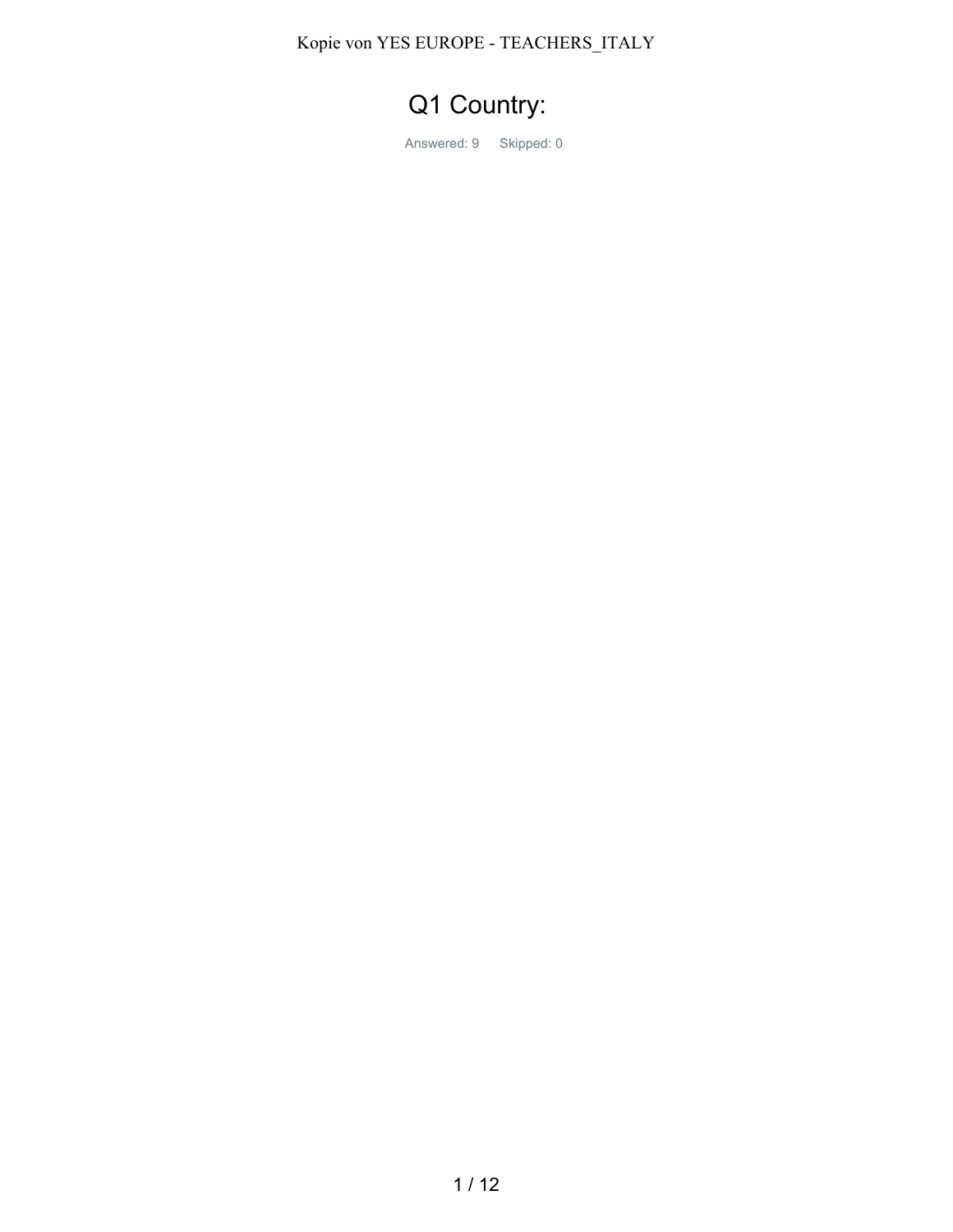## Q2 My ability to communicate in an international environment has improved/strengthend



| <b>ANTWORTOPTIONEN</b> | <b>BEANTWORTUNGEN</b> |   |
|------------------------|-----------------------|---|
| Strongly disagree      | $0.00\%$              | 0 |
| <b>Disagree</b>        | $0.00\%$              | 0 |
| Agree                  | 62,50%                | 5 |
| Strongly agree         | 37,50%                | 3 |
| Befragte gesamt: 8     |                       |   |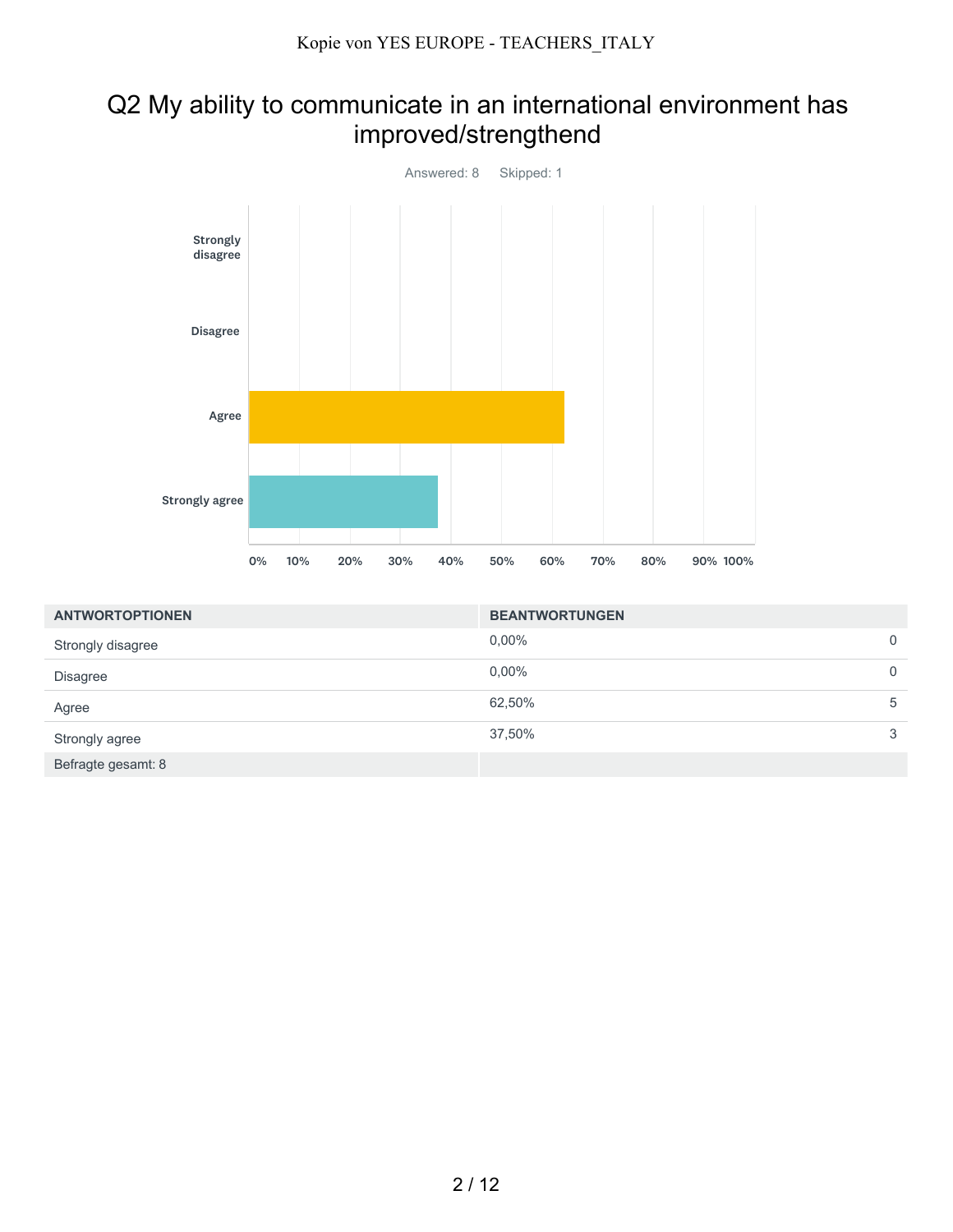#### Q3 My knowledge of the Erasmus + Programme is better now after I have completed a mobility meeting?



| <b>ANTWORTOPTIONEN</b> | <b>BEANTWORTUNGEN</b> |             |
|------------------------|-----------------------|-------------|
| Strongly disagree      | $0.00\%$              | $\mathbf 0$ |
| <b>Disagree</b>        | 0,00%                 | 0           |
| Agree                  | 25,00%                | 2           |
| Strongly agree         | 75,00%                | 6           |
| Befragte gesamt: 8     |                       |             |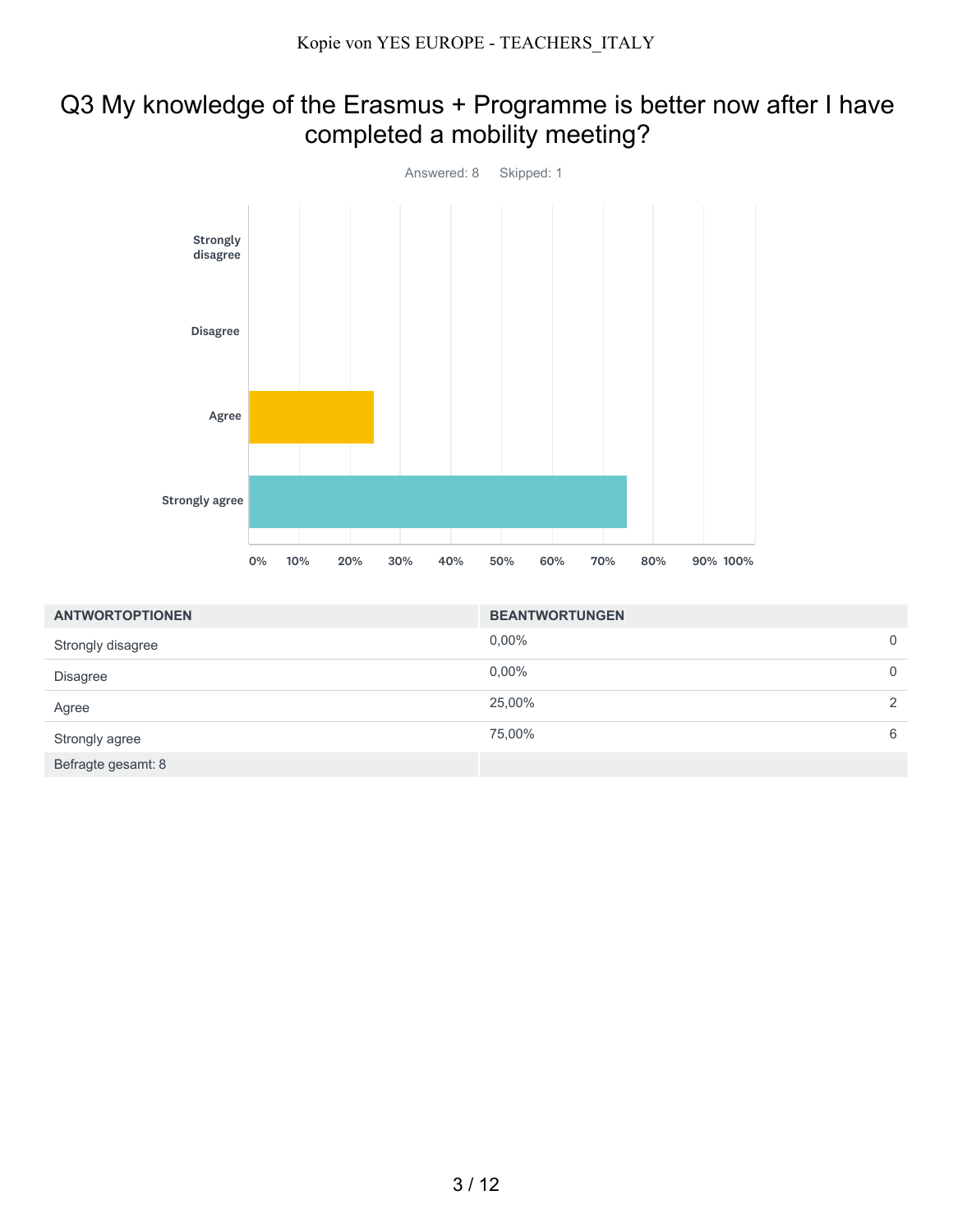## Q4 I have Increase my skills of English Language because of the YES Europe project mobility action



| <b>ANTWORTOPTIONEN</b> | <b>BEANTWORTUNGEN</b> |             |
|------------------------|-----------------------|-------------|
| Strongly disagree      | 0,00%                 | $\mathbf 0$ |
| <b>Disagree</b>        | $0.00\%$              | $\mathbf 0$ |
| Agree                  | 87,50%                |             |
| Strongly agree         | 12,50%                |             |
| Befragte gesamt: 8     |                       |             |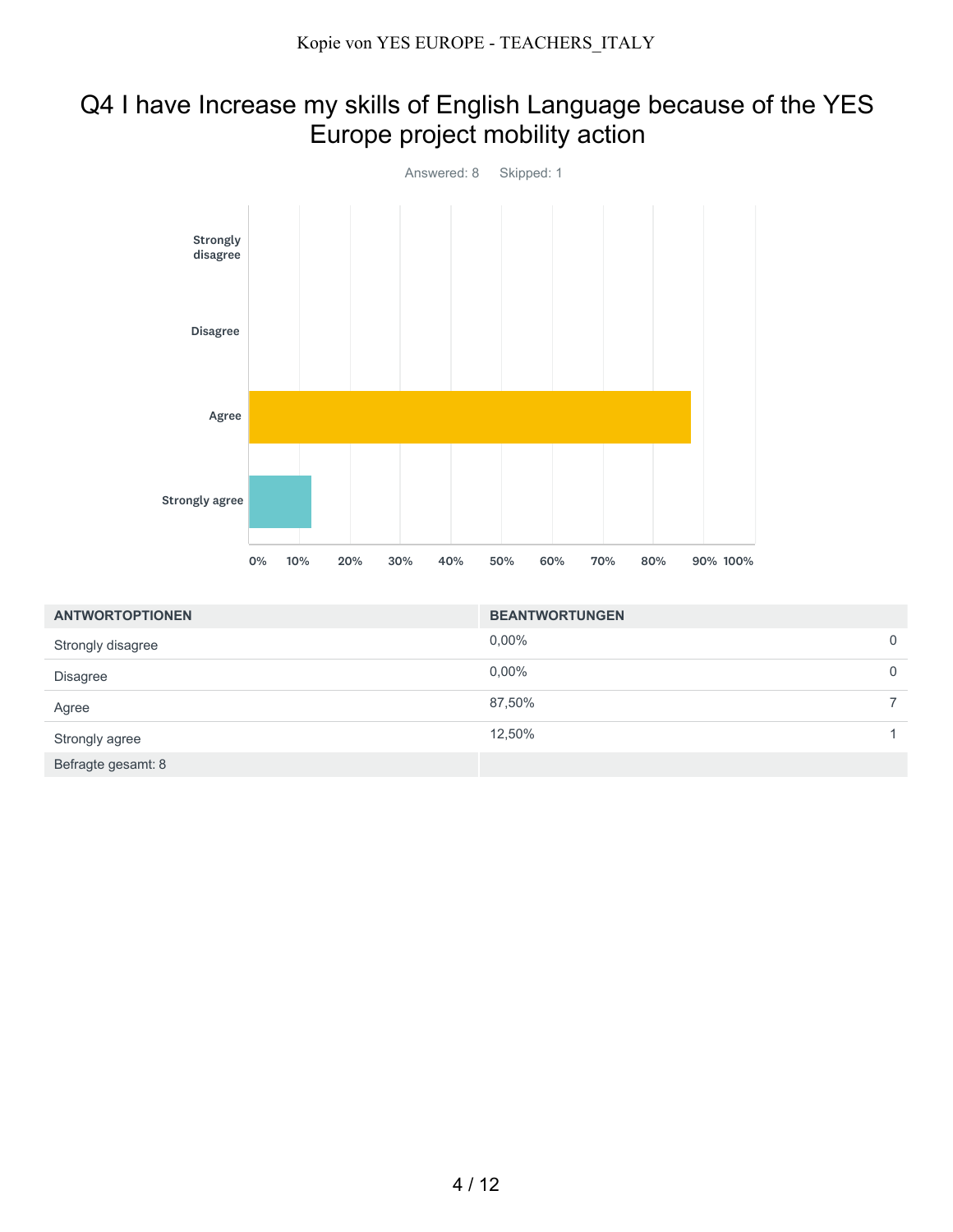## Q5 I have increase my understanding of other cultures because of the YES Europe project mobility action



| <b>ANTWORTOPTIONEN</b> | <b>BEANTWORTUNGEN</b> |             |
|------------------------|-----------------------|-------------|
| Strongly disagree      | $0.00\%$              | 0           |
| <b>Disagree</b>        | $0.00\%$              | $\mathbf 0$ |
| Agree                  | 37,50%                | 3           |
| Strongly agree         | 62,50%                | 5           |
| Befragte gesamt: 8     |                       |             |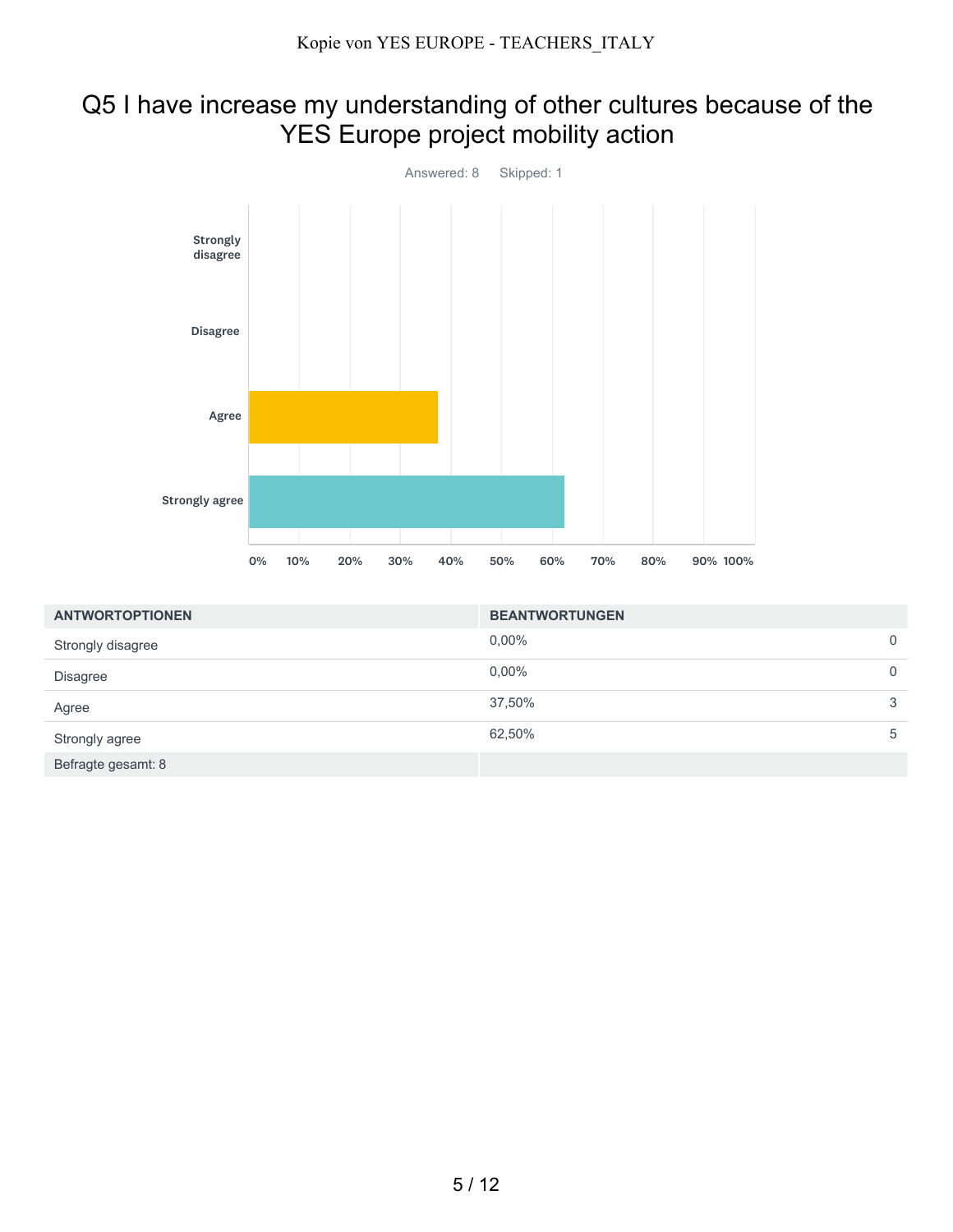## Q6 I have increase my awearness of working conditions in Europe because of the YES Europe project mobility action



| <b>ANTWORTOPTIONEN</b> | <b>BEANTWORTUNGEN</b> |             |
|------------------------|-----------------------|-------------|
| Strongly disagree      | $0.00\%$              | $\mathbf 0$ |
| <b>Disagree</b>        | $0.00\%$              | 0           |
| Agree                  | 87,50%                |             |
| Strongly agree         | 12,50%                |             |
| Befragte gesamt: 8     |                       |             |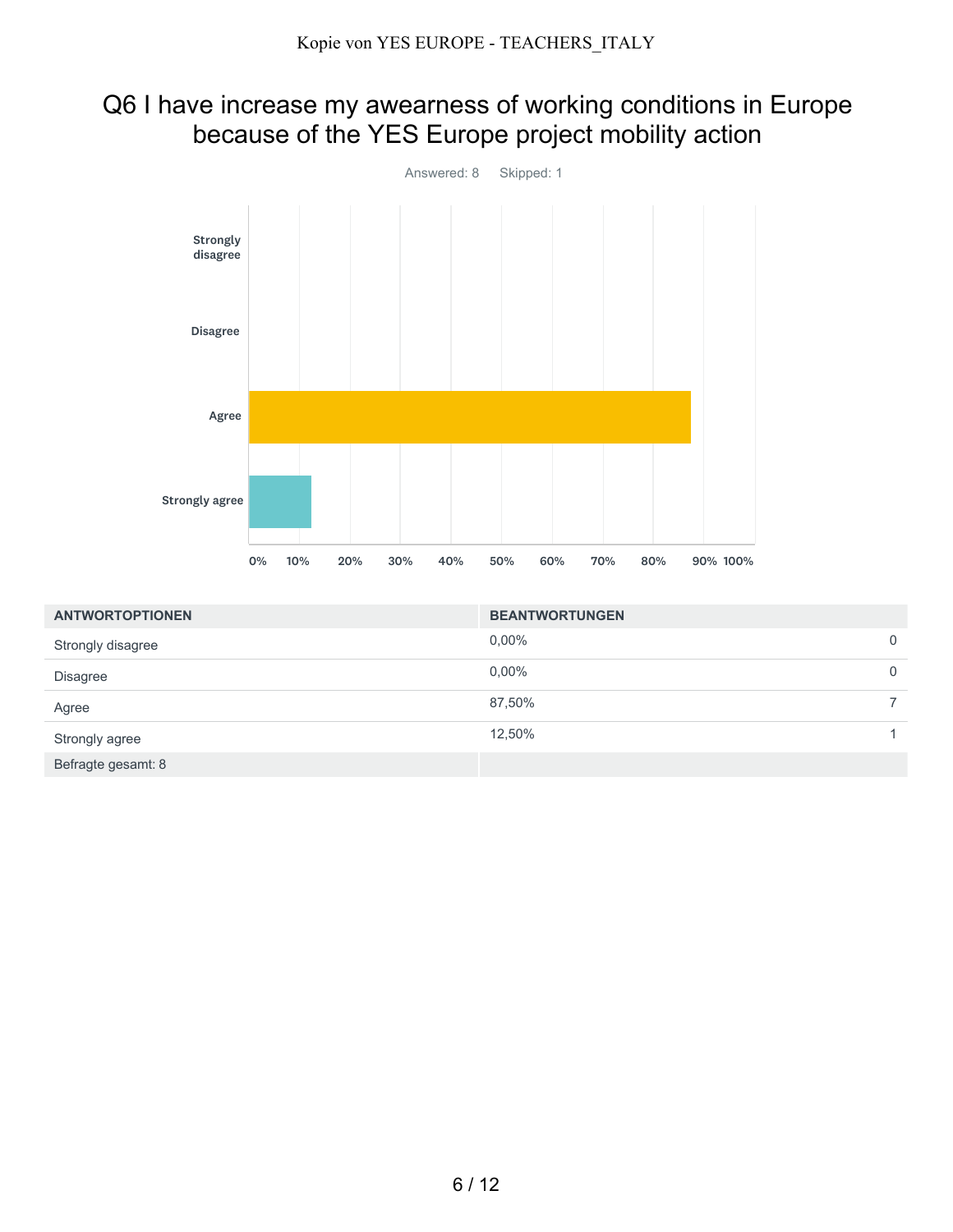#### Q7 I have increase my social skills because of the YES Europe project mobility action



| <b>ANTWORTOPTIONEN</b> | <b>BEANTWORTUNGEN</b> |                |
|------------------------|-----------------------|----------------|
| Strongly disagree      | $0.00\%$              | 0              |
| <b>Disagree</b>        | 12,50%                |                |
| Agree                  | 50,00%                | $\overline{4}$ |
| Strongly agree         | 37,50%                | 3              |
| Befragte gesamt: 8     |                       |                |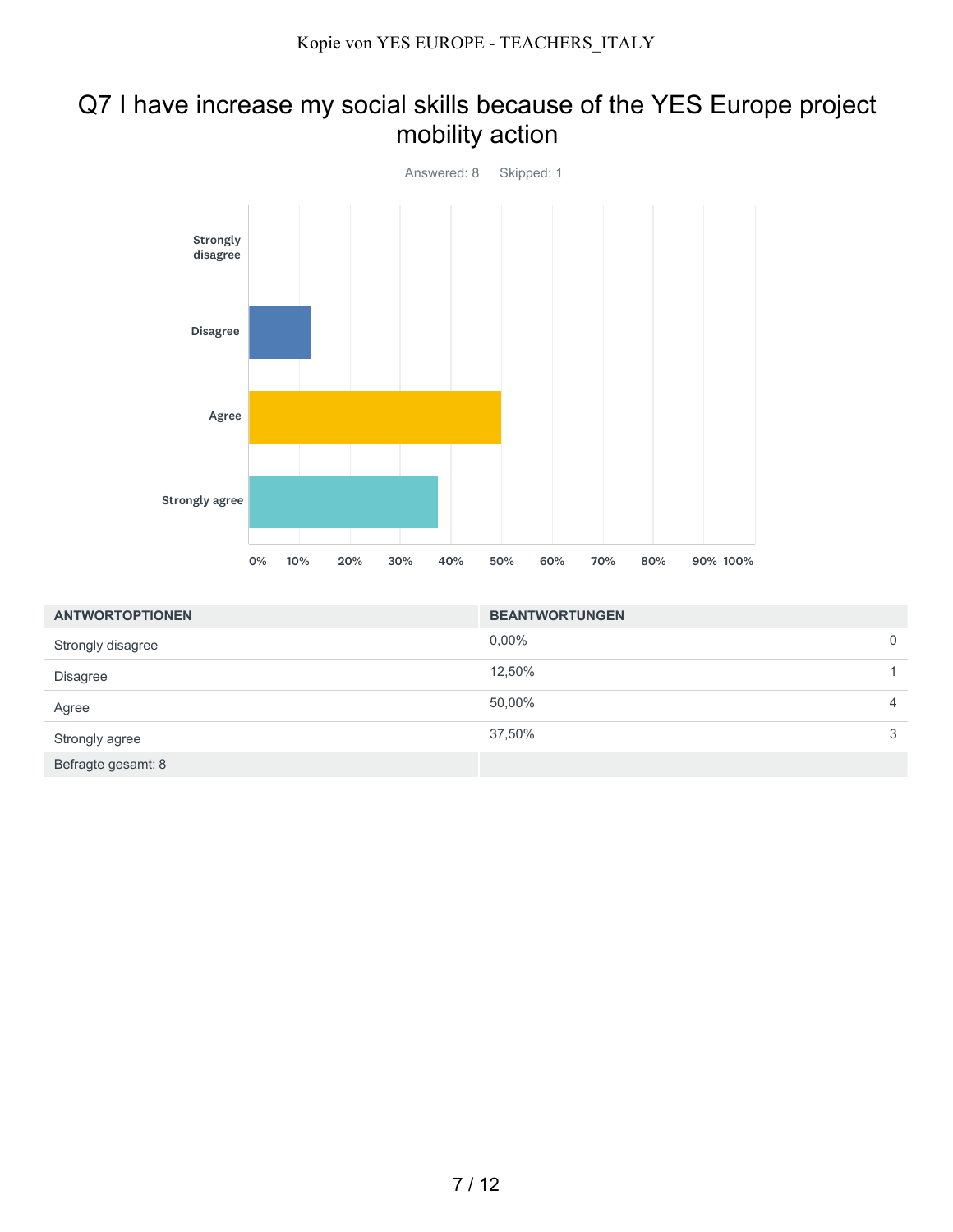#### Q8 I have increase my ICT skills because of the YES Europe project mobility action



| <b>ANTWORTOPTIONEN</b> | <b>BEANTWORTUNGEN</b> |                |
|------------------------|-----------------------|----------------|
| Strongly disagree      | 12,50%                |                |
| <b>Disagree</b>        | 12,50%                |                |
| Agree                  | 50,00%                | $\overline{4}$ |
| Strongly agree         | 25,00%                | 2              |
| Befragte gesamt: 8     |                       |                |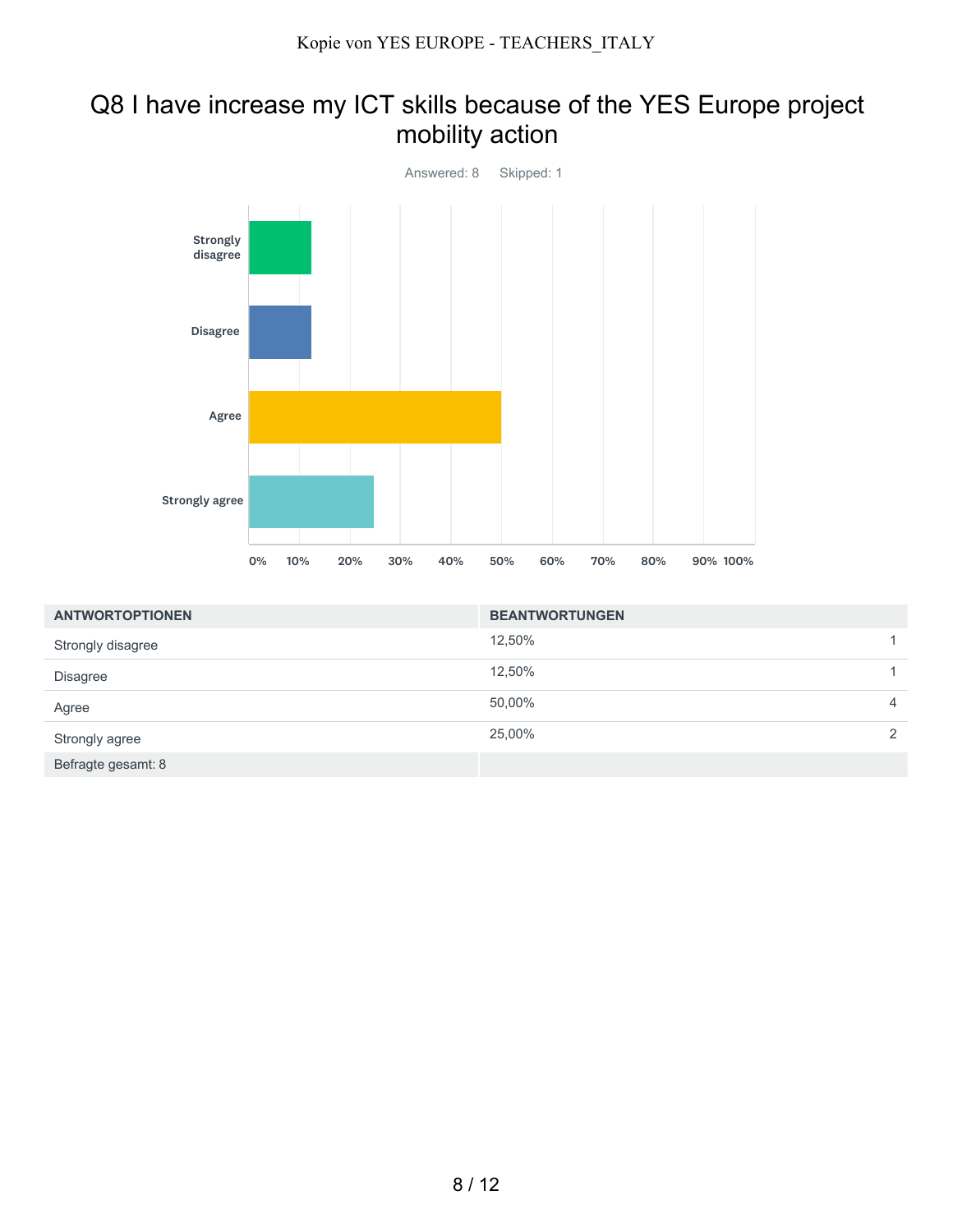## Q9 I have increase my multi-cultural team work/management skills because of the YES Europe project mobility action



| <b>ANTWORTOPTIONEN</b> | <b>BEANTWORTUNGEN</b> |             |
|------------------------|-----------------------|-------------|
| Strongly disagree      | $0.00\%$              | $\mathbf 0$ |
| <b>Disagree</b>        | $0.00\%$              | 0           |
| Agree                  | 62,50%                | 5           |
| Strongly agree         | 37,50%                | 3           |
| Befragte gesamt: 8     |                       |             |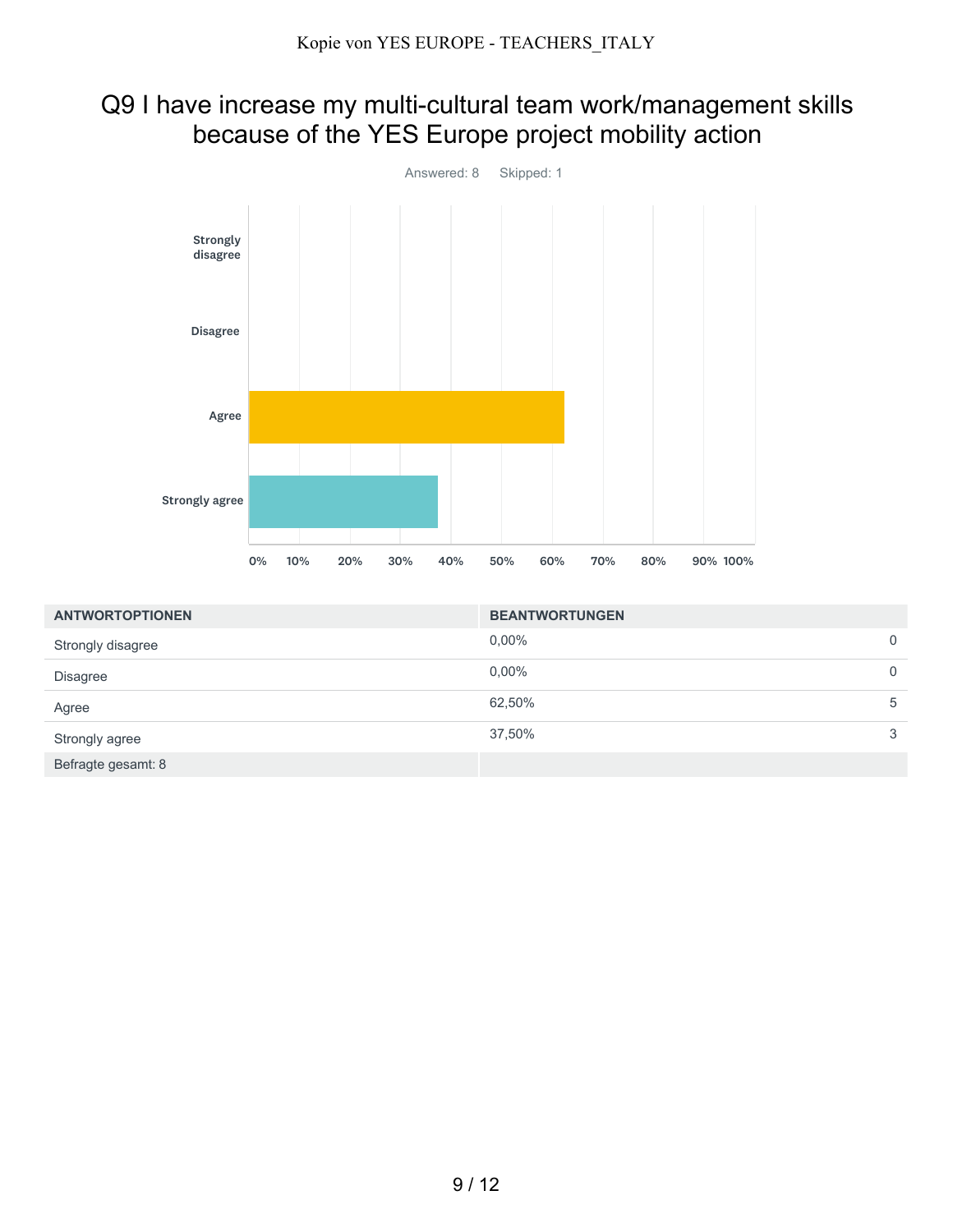## Q10 I have increase my methodological teaching skills because of the YES Europe project mobility action



| <b>ANTWORTOPTIONEN</b> | <b>BEANTWORTUNGEN</b> |          |
|------------------------|-----------------------|----------|
| Strongly disagree      | $0.00\%$              | 0        |
| <b>Disagree</b>        | 25,00%                | 2        |
| Agree                  | 75,00%                | 6        |
| Strongly agree         | $0.00\%$              | $\Omega$ |
| Befragte gesamt: 8     |                       |          |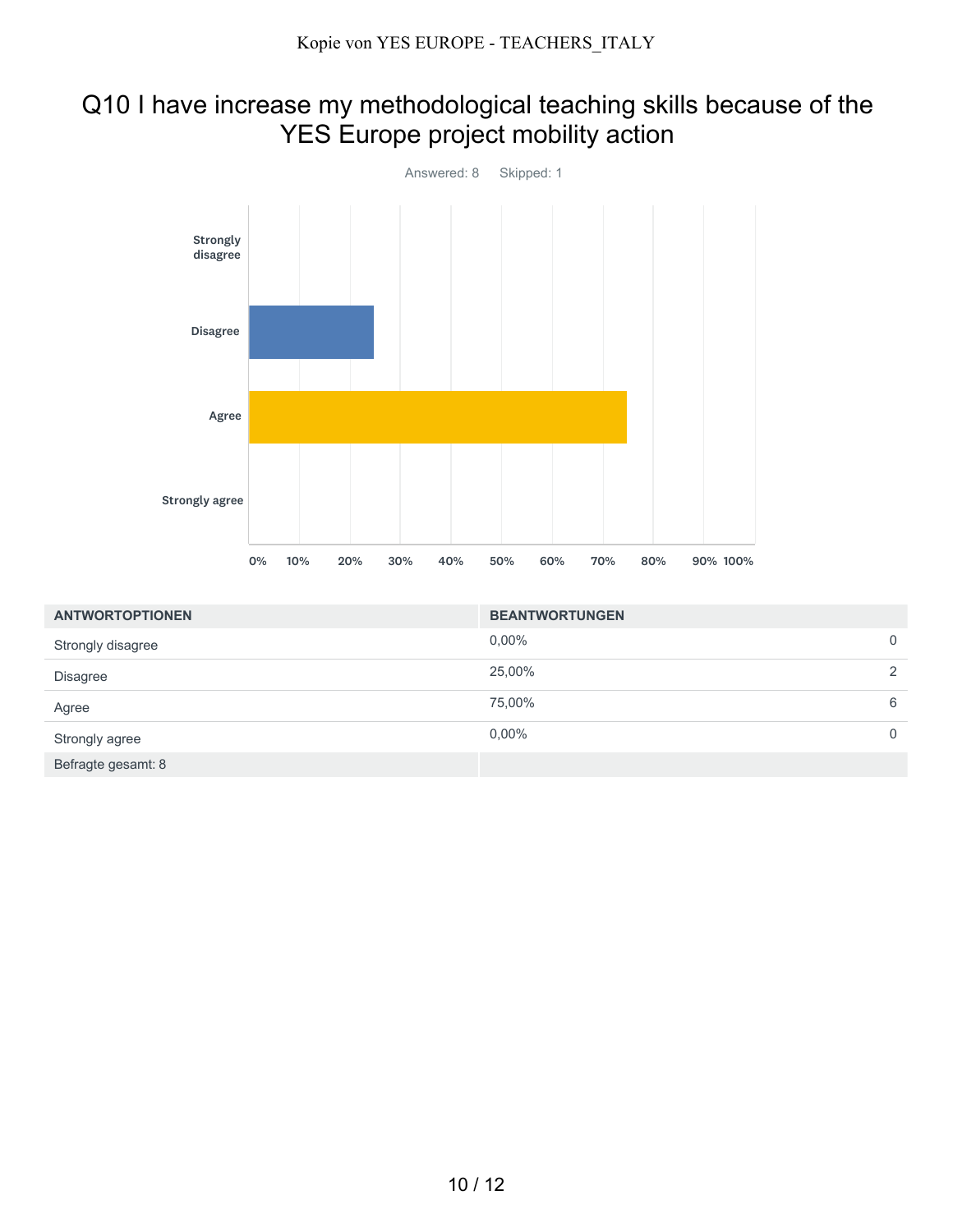Kopie von YES EUROPE - TEACHERS\_ITALY

# Q11 For me, it was very important..

Answered: 8 Skipped: 1